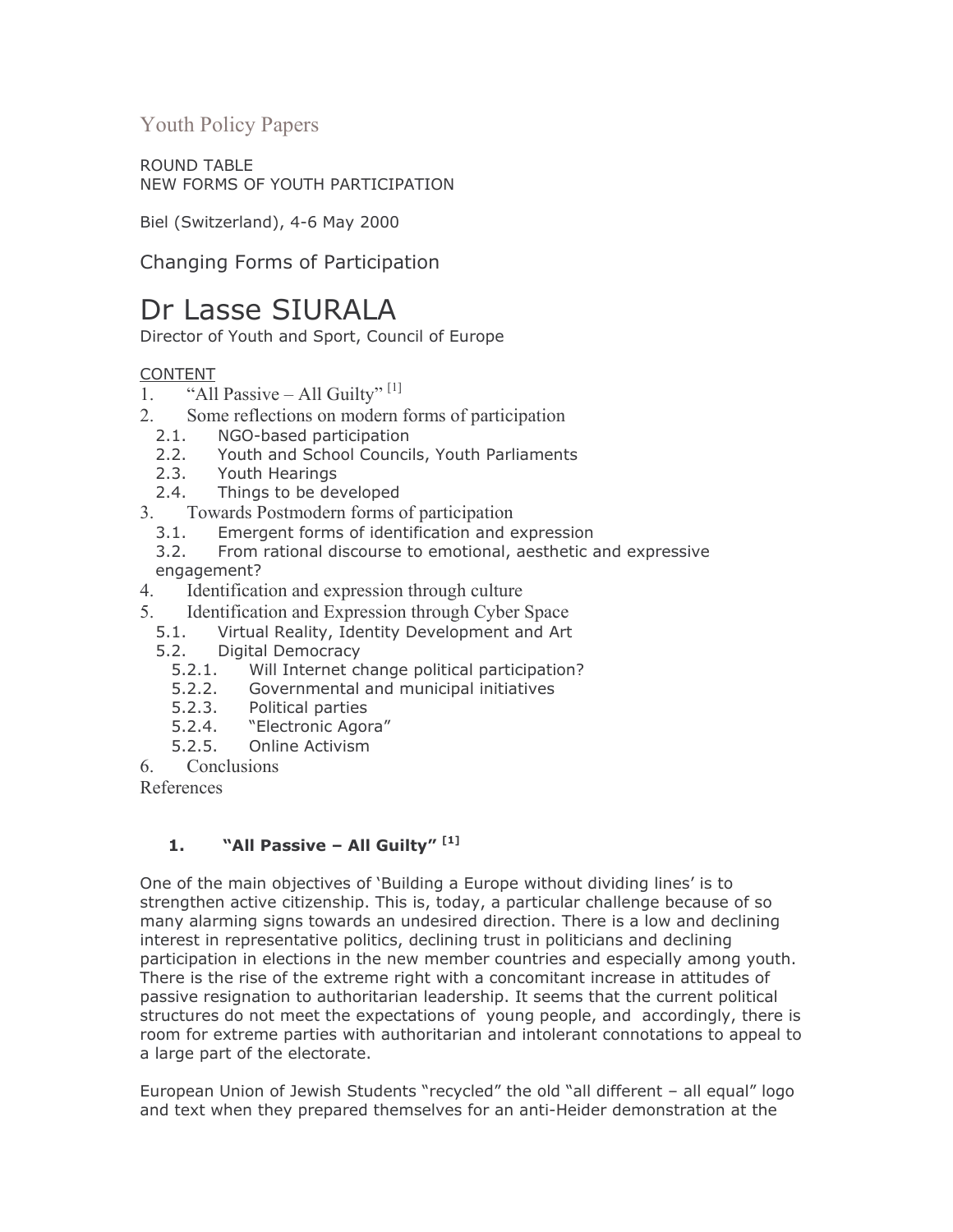Council of Europe in February 2000. The result was the black and white logo with slightly changed text: "All passive - all guilty". This message calls for a common solidarity to construct a civil society, which takes an active responsibility of society. Considering the current state of affairs the way ahead is to have a serious look at how the present forms of participation could be developed and what would the 'new' forms of participation be?

But what are the "old" and what are the "new" forms participation? The problem with the word new is that new becomes very quickly old and that people understand differently what the new forms are; for instance are youth parliaments new or old forms of participation? Furthermore, the definition of participation should have a link to the society in which it occurs; the changes of the forms of participation should reflect changes in society. Within this framework I propose to make a difference between 'established and current' forms vis-à-vis 'emerging and future' forms of participation? In this sense one could rather talk about "modern" forms of participation; representative participation and direct participation with all their current variants, such as NGO based structures, co-management, youth parliaments, school councils, youth hearings, demonstrations, etc. Then one could talk about "post modern", "emergent and future forms" of participation, like the various types of expressive, emotional, aesthetic, cultural, casual, virtual and digital participation.

I do not want to create a gap between the modern and postmodern forms of participation, saying that we should abandon the former and concentrate on the latter. Of course, the modern ones can surely be developed to meet the needs of today's youth. A prime example would be schools. The aim of education in all European schools is to prepare pupils for democratic citizenship and to take responsibilities. But in most of the countries there are no structures for the pupils to start learning about citizenship and to start taking responsibilities within the schools themselves! However, while developing these modern forms of participation, we should also look at the postmodern ones. Saying this I do assume that there are emergent forms of participation, which differ from the established ones.

### $2.$ Some reflections on modern forms of participation

I would like to start with a presentation in a summary fashion of some of the key modern forms of participation and then go on to discuss the postmodern ones. I will summarize their key benefits and the main lines of criticism. The reality is, of course, more varied than my summarizing arguments and I leave the further debate and development of them to this Round Table. Due to time restraints I am consciously leaving out political participation (consult, for example "Youth Voter Participation", 1999) and also discussion on the state of affairs of participation in central and eastern Europe, because that will be later covered by Siyka Kovacheva (see also Kovacheva 1999).

### $2.1.$ **NGO-based participation**

The basic strategy is to support youth organisations and provide them structures through which their voice can be heard. On a national level the most developed structures are the national youth councils (composed of NGOs) and youth committee (as advisory governmental bodies). On a European level the European Youth Forum is the most influential lobby organisation comprised of international youth organisations and national youth councils. The Council of Europe Youth structures represent a unique structure called co-management, where youth representatives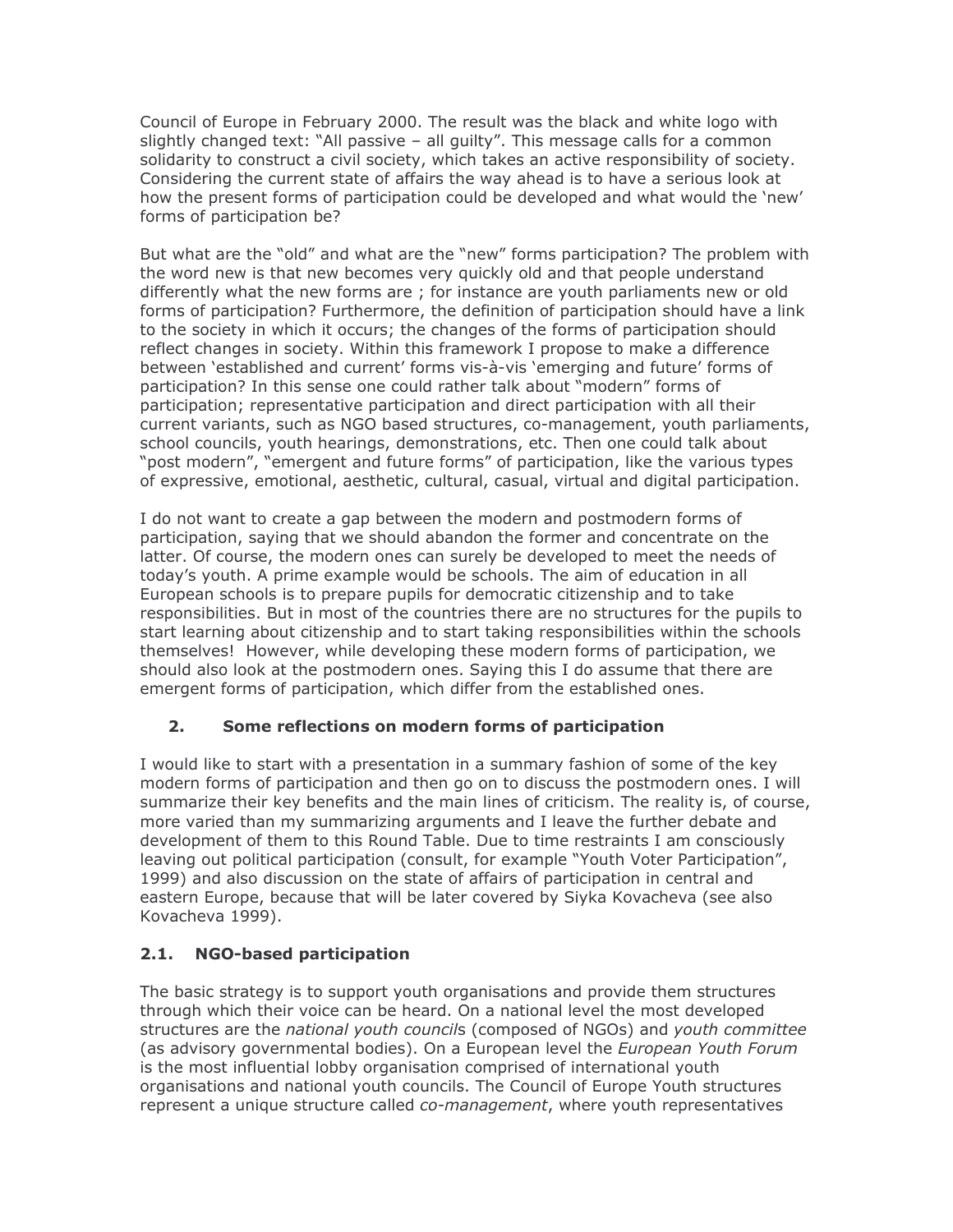decide, on an equal footing with the governments, on the priorities, main budget envelopes as well as on the implementation of the priorities and allocation of the budget. In this case youth participation is real, not theatrical.

Co-management is a way of making a good match between our programme and the expectations of our partners. It is also an efficient learning experience for future decision makers. The problem with this structure is that youth organisations de facto represent only a part of young people. Furthermore, their diverse and heterogonous composition may make it difficult to arrive at common position on controversial policy and political issues. Another question is how can one at the same time be the political decision maker of an intergovernmental structure and take the role of the independent and critical civil society representative.

# 2.2. Youth and School Councils, Youth Parliaments

Another parallel trend has been the establishment of municipal youth councils and local, regional and national youth parliaments, as well as school councils. There are a large variety of applications to these models and they have already been extensively discussed in this Round Table. I will only make a few comments, which rise from the National Youth Policy Surveys, which the CoE has been carrying out in recent years. As a rule youth parliaments, youth and school councils are a controversial model. There are reports on their success. Particularly in small municipalities and small schools they have been able to draw the attention of the decision makers and the teachers on youth priorities and youth issues. Furthermore, the sense of responsibility of pupils in the schools and young people in their municipalities has increased. The negative experiences concern lack of real participation (limited scope of issues to decide on), lacking connection to the electorate and difficulties to recruit active participants. Many school council experiences also report a negative attitude on the side of the teachers and headmasters. Some conferences arranged to include youth participation have not in the end taken young people seriously and there has been little follow up the these proposals

(see for example: http://www.ecouncil.ac.cr/rio/focus/report/english/peace-ch.htm)

# 2.3. Youth Hearings

Another recent form has been the organising of youth hearings. The Dutch authorities convene yearly a National Youth Debate gathering different types of young people and their organisations and networks together to discuss current youth policy issues. The French Minister of Youth and Sport has organised various forms of youth hearings to spark off discussion on the concerns of youth themselves. She was also a strong actor behind a European Youth Hearing (called European Youth Parliament) a year ago in the Parliamentary Assembly of the Council of Europe. The Commission is also organising a set of national youth hearings to discuss its forthcoming White Book on Youth Policies.

This strategy raises public awareness on youth issues and provides a forum for youth policy discussion. It also reaches to some extent young people outside "organised youth". The problem with this type of democracy is the lack of debate and the difficulty to involve the variety of current youth lifestyles and the voices of the marginalised. There is often a strong element of top-down management in these popular consultations; Silvano Mockli (1996) goes as far as saying that "popular consultation continues to be an instrument for the exercise of power by the authorities rather than an instrument for the limitation of that power"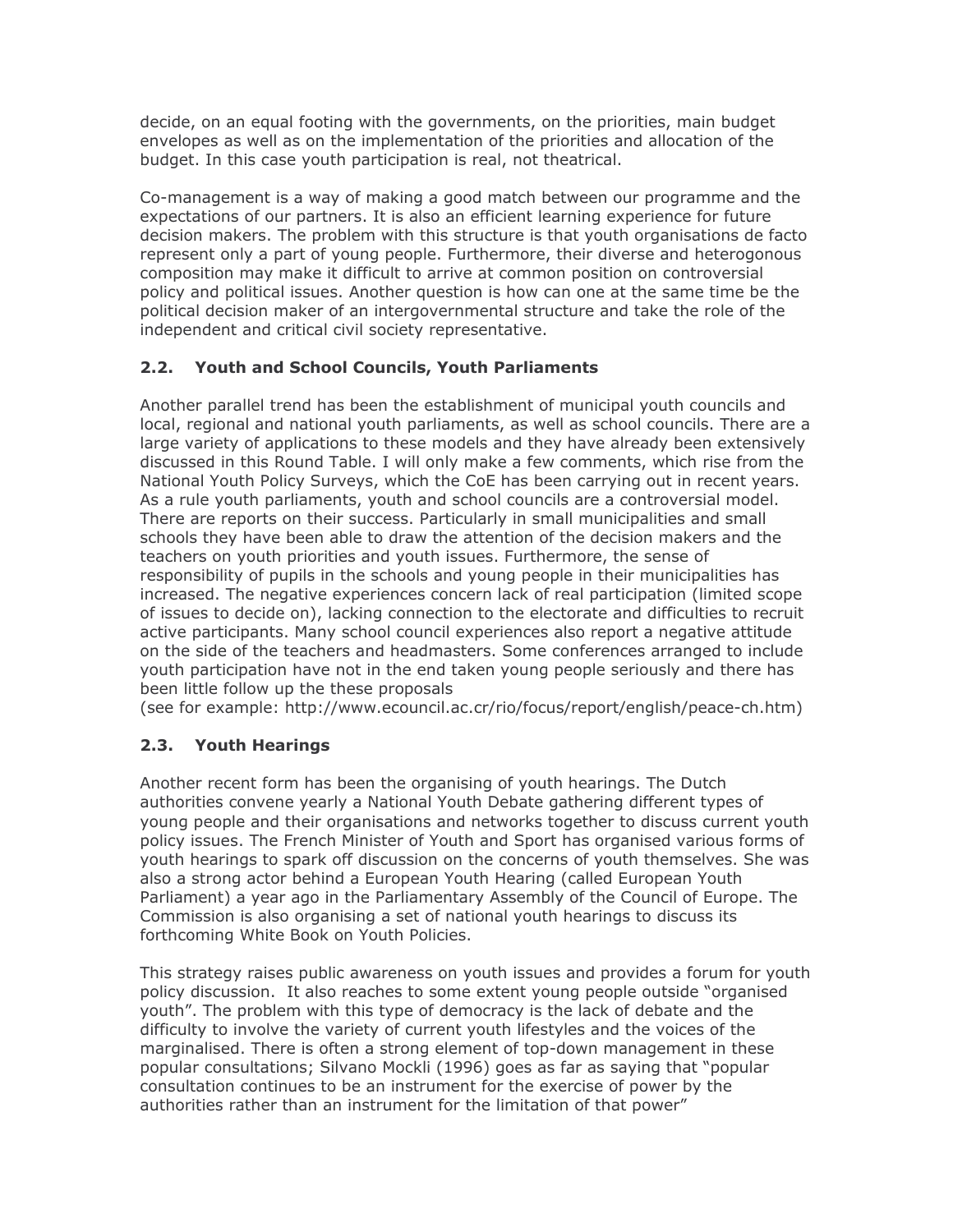# 2.4. Things to be developed

To sum up, the key things to be developed seem to be

- $1)$ The link to the electorate; How to strengthen the communication of these bodies with those they represent, young people, the students and the pupils casting their vote? How to recruit active participants?
- $2)$ **Real participation**; Bernard Roudet (2000) concludes his overview on youth participation in France: "Participation is more rhetoric than reality. There is something inherent in our political culture which doubts everything which is not originated by the actual political actors". This situation most probably concerns all the other partner countries of the Council of Europe, as well.
- 3) The social inequality of participation; The Expert Group on Dutch Youth Policies noted that "Participation structures do not reach genuinely disadvantaged groups". But it is not only a question for the Dutch youth policy to find out how to involve 'youth at risk' or those most in need, to the societal decision-making structures?
- 4) How to reflect the variety of youth? The Expert group on Swedish Youth Policies argue that current youth is becoming increasingly diverse and heterogonous. Given that the above-mentioned forms of participation only reach a part of this diversity, how should one take into consideration these new types of youth phenomena?

#### $3<sub>1</sub>$ **Towards Postmodern forms of participation**

We often assume that young people know what they want  $-$  as if we should only need to find the right instruments and structures to channel these expectations. I am not sure. Sometimes the discussion on youth participation is too much concentrated on instruments and structures. Perhaps we should rather ask: do young people have identities and a set of views on society, which they then want to express through the structures? In many cases young people do not have such identities. Rather their identities seem ambivalent, complex, fragmented and under constant change. The issue is complex and goes beyond structures and instruments: the important questions are rather: How do young people develop their identities? How do they express them? How should we react to this scene of diffuse and changing identities?

Instead of seeing participation as a set of standard solutions to the match between youth needs and the structures through which they could be expressed, one could rather see participation as having two elements instead of one: (1) participation as a diverse process of exploring identities and (2) participation as the forms of expressing identities. Instead of talking about the structures of participation one should talk about 'processes of identification' and 'forms of expression'. Of course, when we include in the concept of participation the process of developing identifications, then we are also integrating into the discussion learning, particularly non-formal learning. In this case the 'development of identifications' (learning about one's relationship to a community) becomes inseparable from 'expressing the identification' (learning is also about change). Non-formal learning is about creating a personal relationship to a community and involving oneself in changing it. I feel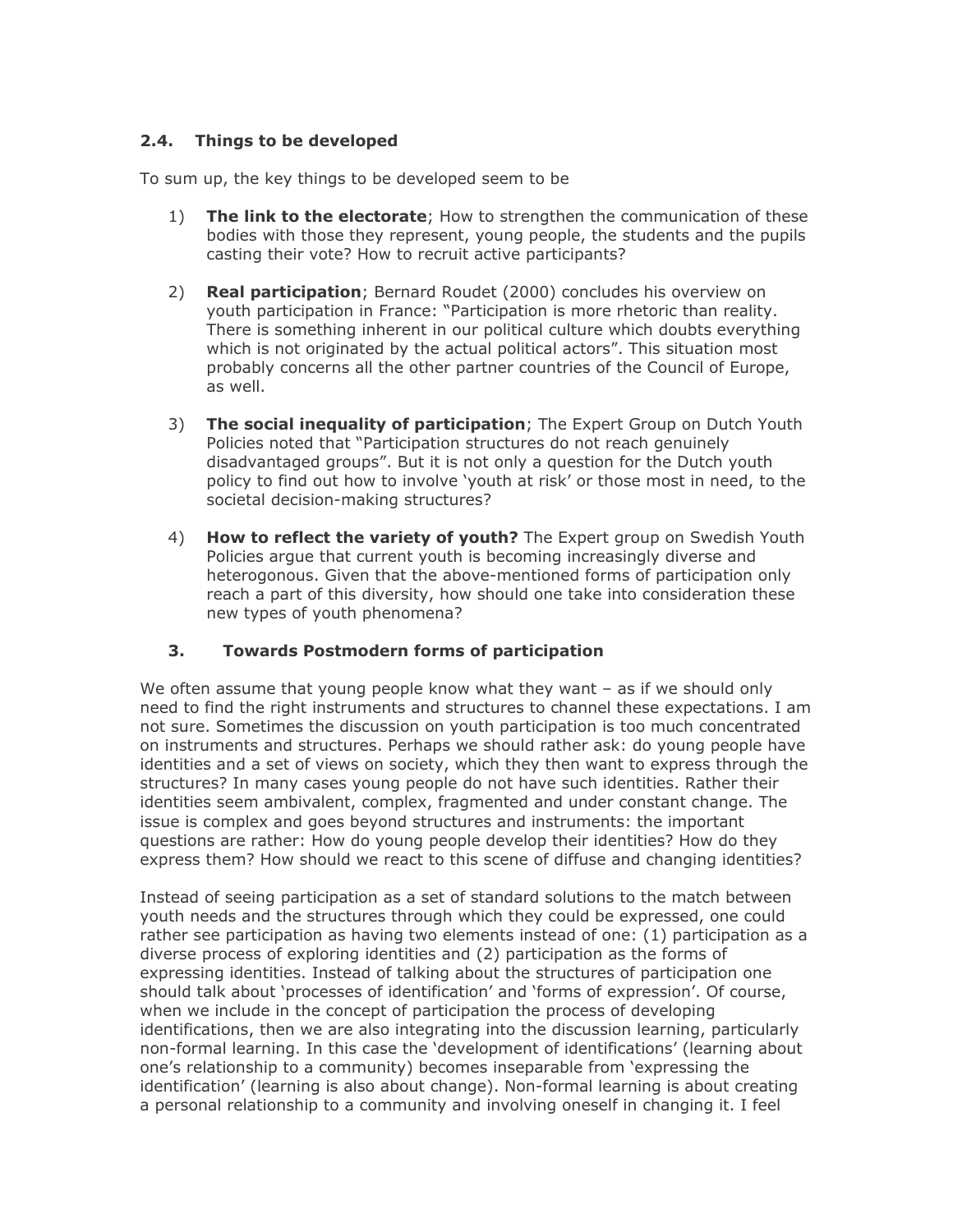that much of the discussion about participation has become too much instrumentand structure-oriented demagogy having lost it's roots in those processes through which the reasons and motivation for participation are created; how does the common young man in organisations and outside them become emotionally and cognitively conscious of his or her relation to a community? How is this consciousness worked out?

### $3.1.$ **Emergent forms of identification and expression**

Not only are the emergent forms of identification becoming complex, ambivalent, fragmented and fluid but also the forms of expressing them are changing. I would like to outline some of the key dimensions of these changes.

- From fixed identities & commitments to changing, overlapping and even  $\bullet$ contradictory identities and commitments?
- From long-term commitments in organised activities to looser forms of  $\bullet$ identification?
- Increased diversity of the forms (of identification and expression) ranging  $\bullet$ from cultural activities, youth cultural and sub-cultural forms to Cyber Communities, Cyber Citizenship?
- From rational discourse and its traditional participation formats to emotional,  $\bullet$ expressive and aesthetic forms of engagement?

### From rational discourse to emotional, aesthetic and expressive  $3.2.$ engagement?

Are we perhaps too dogmatic in thinking that only rational communities are effective, support moral growth and identity development. Sometimes we seem to be the prisoners of the old dualism (of Tonnies, Weber and Durkheim) between Gemeinschaft and Gesellschaft, between the pre-modern small communities knit together through traditions and emotions and the modern large communities, which are based on effective division of labour and rational organisation. The latter has become to denote a rational, intentional and conscious form of organisation while the former effectual, irrational and unconscious social organisation.

Current studies on New Social Movements and new lifestyles argue that various kinds of expressive communities have gained popularity among youth. Melucci talks about "emotional communities" and Maffesoli about "neo-tribal lifestyles". Both of them maintain that emotional and expressive communities can also be moral communities. "ethical beliefs are not expressed discursively simply through speech and text, but through the aesthetic marks, or masks of group identification. Feeling and emotion, the expressive realm, is a realm of belief and value that expresses itself through stylistic forms of communication and signification." (Maffesoli 1996).

Kevin Hetherington has tried show that affectual social forms can also be conscious and value rational and promotes individual self-reflection. He maintains that this is the organisational form of the New Social Movements, youth cultures and new lifestyles and, what is most important, shows that "the expressive is not antithetical to the organisational" (Hetherington, 1998, 99).

Where does this ambivalency, lack of long-term commitment, experimentation, search for aesthetic expression come from? To try to be extremely brief, the phenomena seem to be related to *insecurity* (and, as Alberto Melucci (1996) has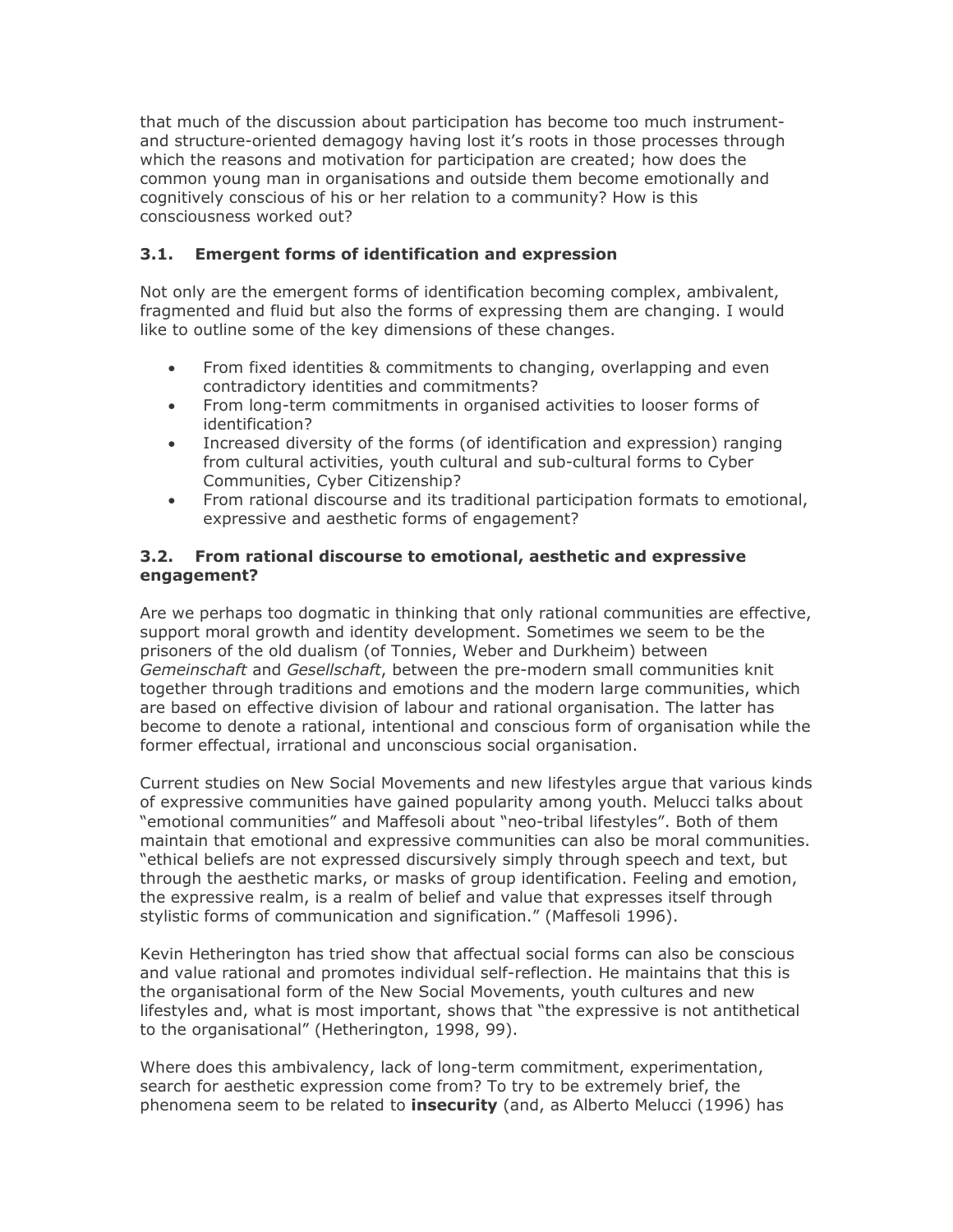### put it, to) changeability and transience.

The growing economic and social insecurity and polarization has contributed to a perceived lack of control over the future. There is also a growing insecurity and lack of trust of the capacity of the political structures to quide us to a safer future. This leads to increased individualism and disinterest in long-term commitments whereas the term "insecurity" referred to increased "risks". The term "changeability" refers to the experience of young people of drastically increased awareness of "possibilities": everything can be known about, everything can be tried, everything can be changed and everything can be imagined. The term "transience" refers to the transitory nature of the modern world; as a result of guick changes, knowledge, skills and practices of the past lose their meaning, while at the same time future becomes uncertain and unpredictable - the present becomes the most meaningful thing. The overall consequence is that (1) today 's youth lack future perspectives and concentrate on (2) constant experimentation of one 's individual capacities within the new field of possibilities and on (3) experiencing the present. Thus the interest in collective movements, work with "the system" and the engagement in traditional organizations and organizations with longer-term aims is decreasing. The most important thing for today's youth is now and room for individual manoeuvrability.

If my memory does not fail me Manuela du Bois-Raymond has a few years ago said that there is "a decline of moral, political and ideological citizenships". In terms of Melucci's changeability and transience moral, political and ideological citizenships represent structures that change too slowly and which presuppose commitment to fixed values and ideas. Instead young people express themselves increasingly in other types of communities, like cultural and electronic communities.

### $4.$ **Identification and expression through culture**

"Young people are artists of life specialising in the artistry of growth"

### Roger Hill

Youth is about growth. Growth is about exploring one's potentialities. Arts, culture and subcultures are sites for such innovative explorations. A recent publication of the Cultural Directorate of CoE "Culture, creativity and the young: developing public policy" (Ken Robinson, 1999) summarizes the relationship between culture and identity development of young people:

- The arts can have crucial roles in the strive for independence, hunger for  $\bullet$ new experiences and struggle for the sense of identity
- Cultural activities are instruments to achieve social and political goals  $\bullet$
- Popular culture is the key innovative field of the identity search of today  $\bullet$

Thus arts and cultural activities, particularly that of popular culture, of youth are important arenas of idenfication (developing an identity) and expression (participation).

The Swedish youth culture researcher Johan Fornes maintains that body, sound and image are the three key vectors of youth identification and expression. One can easily see how important the body, sport, dance, music, visual culture and their combination are to young people today. Of course there are people who maintain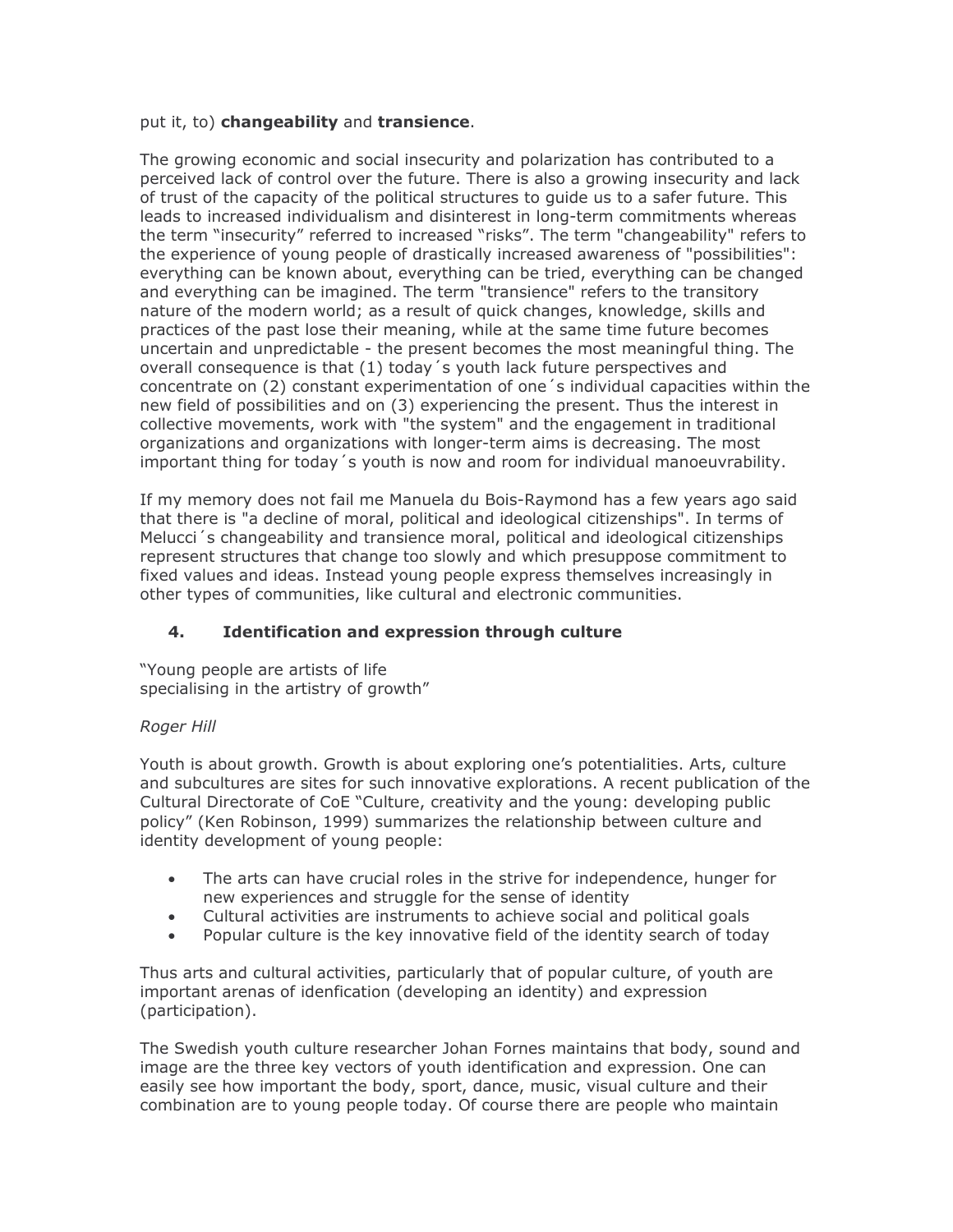that this field of activities is totally overtaken by commercial cultural production and that the only role for young people is that of the passive consumer. Others (like Paul Willis) arque that it is youth who are manipulating the media and the commercial youth cultures rather than the other way around. It is not so much passive consumption as an active use of them in realizing one's own personality.

Another critical voice has been to point out that popular youth cultures are apolitical or devoid of political messages. In the youth cultures only style matters not the meaning. The Expert Group of the Dutch Youth Policy Survey maintain that there has arisen "a gap between style and ideology". I would be much more hesitant. I believe that in most of the youth cultural phenomena there are social and political messages involved - if you can read them. To take an example, rap music, is essentially political and educative - if you can read the message (Richard Shusterman (1996)  $can).$ 

One might go even further to say - like Richard Shusterman does - that "ethics the form of good life - becomes an aesthetic project"... or to put it in other words; people may become morally and politically conscious citizens through artistic activities. And, indeed, through their daily lives. What you eat, how and where you travel, what you buy and what you do with your rubbish are often morally and politically defined choices, increasingly popular with young people. Importantly, this is a position in action, not only in words.

### 5. **Identification and Expression through Cyber Space**

Is it possible to develop identity and express it in the Cyber World? Are there social communities – in the net - in which one can identify oneself and through which one can express oneself, endorse changes? What does it mean that young people spend hours and hours in virtual role games (like the MUD)? Is this Virtual Reality just a game or just an escape from reality, or is it something seriously useful? Does Cyber Space increase political participation? Does Internet create new types of political activism?

Within this short time it is not possible to properly address these questions. Instead, I will only make brief comments.

### $5.1.$ Virtual Reality, Identity Development and Art

The popular question is: Is Virtual Reality a good place for your children to grow up? As we well know the literature is divided as its reaction to this question. I will use this opportunity to pronounce myself on this subject and promote the "yes" answer. Due to lack of space I will content myself with a few references only. Sherry Turkle, the pioneering psychologist of Internet research, says in her classical book "Life on the Screen" (1997): "Virtual communities offer a dramatic new context in which to think about human identity in the age of Internet". According to her Internet is a fruitful environment to develop the postmodern identity. Denise Dalaimo goes even further: "Cyberspace is the ultimate environment for the nourishment of the fragmented, multiphrenic, contradictory postmodern self. " (Denise Dalaimo, 1995). So it is all about the hectic search for identity, where Virtual Reality, like VR role games (MUD, MUSH, etc), can be an important arena to develop, explore and test new dimensions of self.

But what are the Virtual Reality things like MUD games about? Aren't they 'just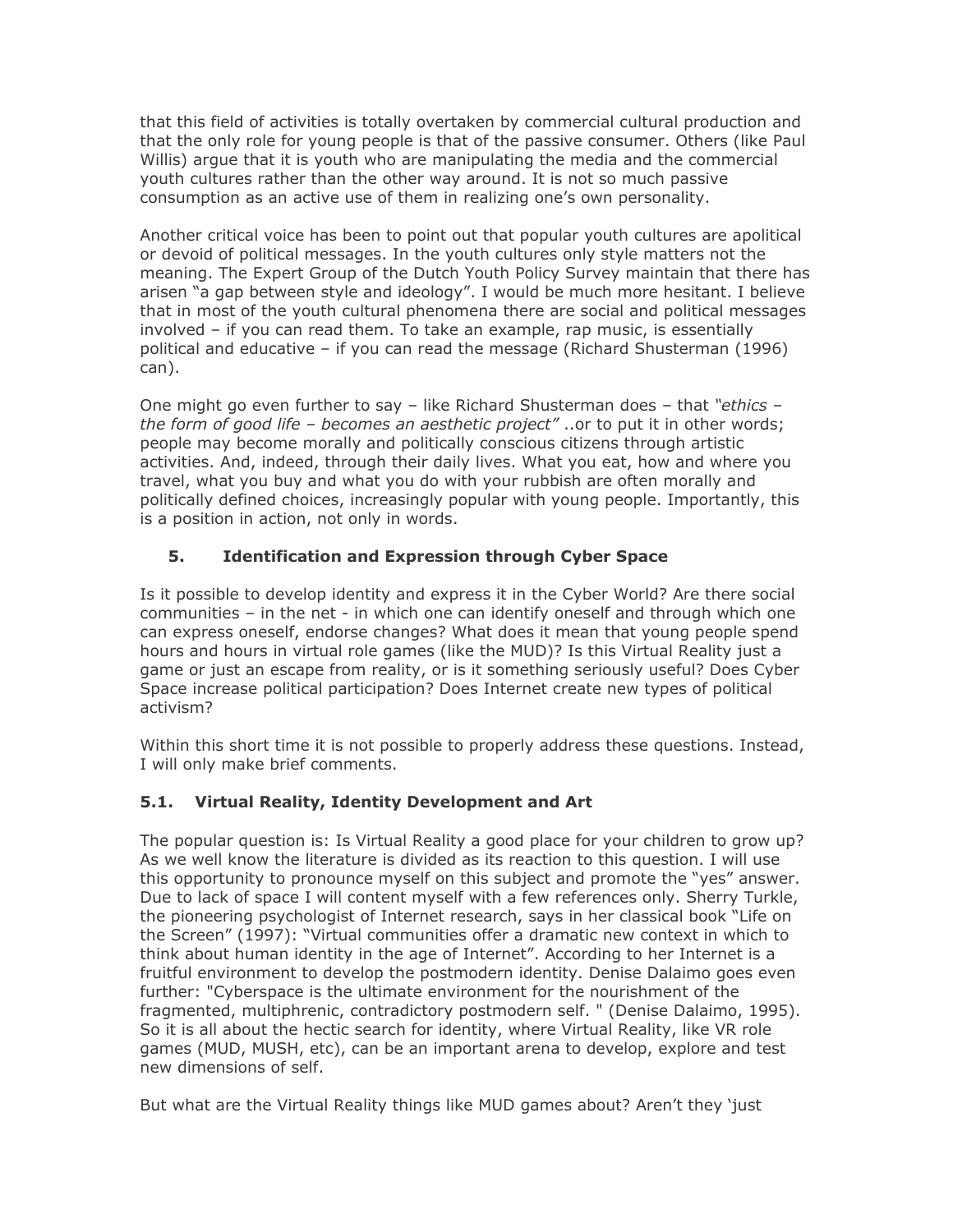games'? Aren't they 'just an escape from reality'? What kind of reality is Virtual Reality?

I think we need games and we need different types of 'world-making'. Through these alternative or additional worlds one may overcome loneliness, make friends, experience excitement, expand new horizons, see things differently, develop and test ones identity etc. Sometimes it is not relevant whether the Virtual World corresponds to "the real world", but rather how successfully it helps one to reflect ones own identity. The soap operas are not watched because of their "reality", because they should reflect reality, but because they are useful fictional images of reality, against which one can elaborate and reflect one's own values, identity, life-style and world views. More important than the question of reality is the individual use and usefulness of these images of worlds.

Following this logic VR can be useful to young people to become better real-life persons. As a 19-year-old MUD player says: « The more I played, the more I found it was easier to be that person in real life » (Anke Bahl, 1997a&b). One can use the VR to test and develop identities, which then can more easily been transferred to reallife. Much of early childhood socialisation is learning social roles through games - VR provides another (more developed) version for youth to learn roles and identities.

The above discussion on the nature of Virtual Reality has sparked off another interesting discussion between the role of VR and Art. Why are we interested in Art? We are not interested in art because it would necessarily reflect the reality, but rather because it shakes our perception of reality, because it presents a different kind of 'world-making' which can help us see things differently, something that can in the end transform ordinary reality (Wesley Cooper, (2000). In this sense Virtual Reality comes very close to 'Real Art'. Virtual Reality is (like the VR) about redeeming and transforming our awareness of reality. Like Michael Heim (1998), a pioneer in Virtual Reality, says: "Virtual worlds are works of art as much as they are feats of engineering".

In the above meaning Virtual World activities are forms of identification, which have repercussions to the (so called) 'real world'. Through Virtual Reality and its games we can see the world differently, develop our identities in them and  $-$  maybe  $$ change the 'traditional reality' accordingly. If this is not participation, what is?

#### $5.2.$ **Digital Democracy**

There seem to be two major concerns which give the new Information Technologies a possibility to change democratic practices. The first concern is the growing perception of mistrust to political institutions and politicians, the second is the perception that economic and cultural change is so rapid that the current structures are too rigid and not well informed about what is going on. Perhaps NIT can help us create democratic models that ensure efficient flow of information and a combination of representative and participatory forms of democracy. Perhaps, a better access to good quality information, establishment of digital networks to reinforce local communities, 'communities of interest' and models through which NGOs, political parties, municipalities, governments and international organisations can communicate with citizens, perhaps, will lead to (as Hague and Loader, 1999 say) "to rethink and, if necessary, radically overhaul or replace [current] institutions, actors and practices"?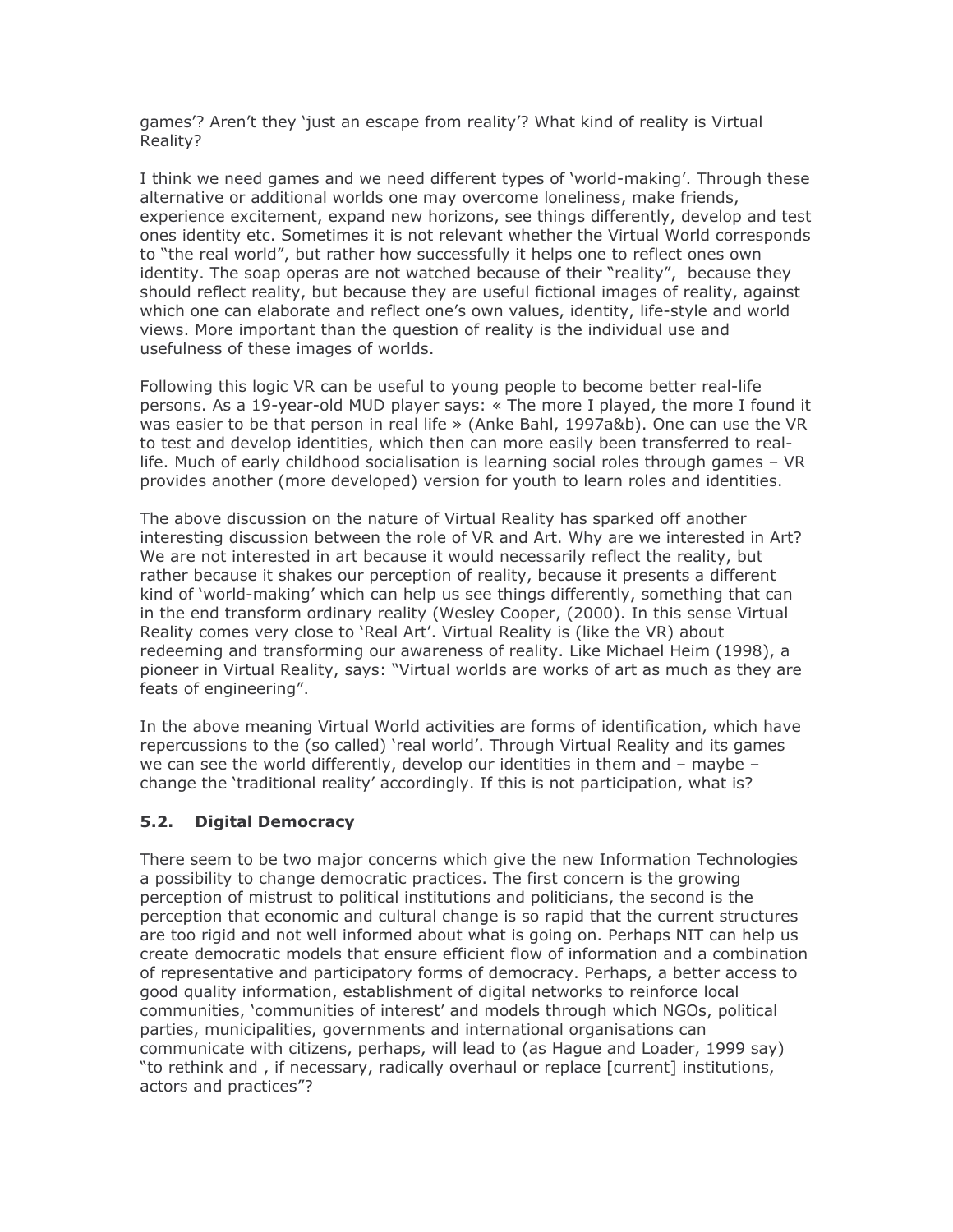Experiments and models to promote digital democracy are so far very new and it is too early to draw any final conclusions. However, certain experiences seem to come up constantly.

# 5.2.1. Will Internet change political participation?

Does better access to information and a quick means to express your opinion create new types of activism? Does Internet particularly promote participation possibilities of non-mainstream actors?

In the short run non- and anti-governmental and non-mainstream groups have been more effective than the governments and the established political actors to make use of Usenet Newsgroups, chat rooms, e-mails and web-pages. In the longer run the Imperium is expected to strike back hard (Hill & Hughes, 1998).

Furthermore it seems that Internet as an instrument does not as such create new political activism nor does it fundamentally alter the political landscape. Politically active people also use Internet actively. Thus the motivation to become politically active remains outside technology. "The ICTs will serve the cause of democratisation only if a prior will for strong democracy is established" (Malina 1999, 16). To conclude: Although virtual reality offers promising possibilities to enhance young people's participation, the primary need is to promote democracy and involvement at the rational reality of youth: family, community, schools, work place and other social and cultural settings.

# 5.2.2. Governmental and municipal initiatives

Governments have tried to create ICT structures to facilitate the information flow from governments to citizens and to create citizen feedback and participation models. Hague & Loader (1999) who have recently studied these initiatives sum up: "practical initiatives to date have largely failed to live up to the rhetoric". The main failures have been the one-dimensional flow of information; from the governments to the citizens. Asking for feedback has been rare and citizens are not invited to set the agendas and participate in the planning phases. There is "the need for governments to develop techniques for 'mass listening'" (Richard 1999).

The same conclusions seem to go for the municipalities as well. There is not much interactivity, there are very few efforts to activate the citizens; to modify the information, to make it easily found, to present it in an understandable manner and in such a form to evoke interest to participate.

# 5.2.3. Political parties

Nixon and Johansson (1999) have studied the Internet strategies of Dutch and Swedish political parties. According to the study political parties have a very centralised information strategy that does not favour interaction or dialogue with the local level and the electorate. They "need to adapt the ways in which they interact with the public and indeed with their own members". The authors suggest that the parties should reform their entire strategy in the information society. They should move towards a 'discursive democracy': Peter Waterman (Cybersociology, 5, 1999, p. 14) has analysed the strategies of the labour movement maintaining that there must be a radical change from *representing a clientele* (ever diminishing) to communicating to a global public the concerns of the labour movement. With this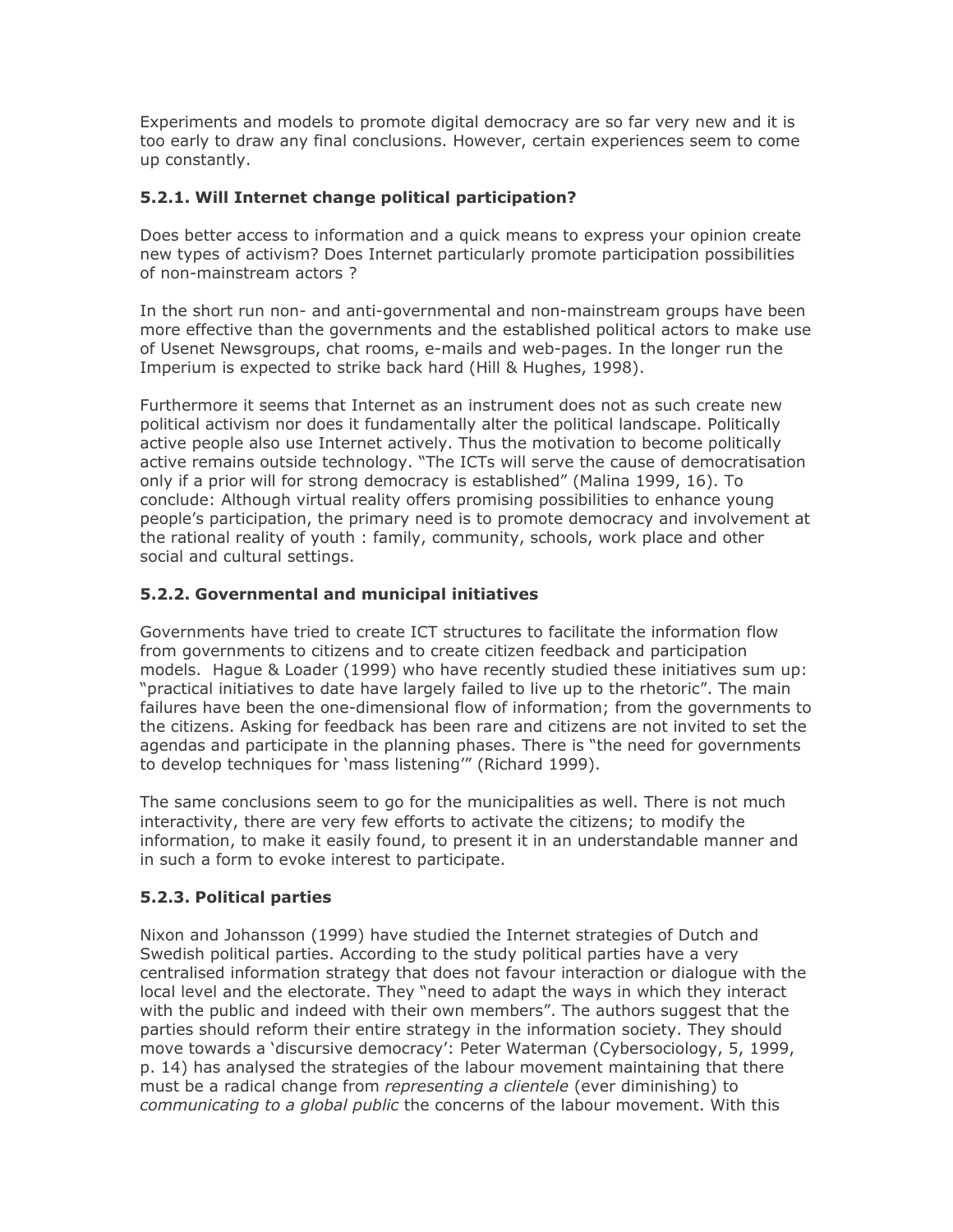strategy ICT can be useful.

# 5.2.4. "Electronic Agora"

There have been numerous attempts to create in the Cyberspace citizens' fora, 'electronic agora', ranging from electronic town halls, citizens channels to local community networks. Perhaps the most famous of them has been Cyber Ville, a New York online society (Stacy Horn 1998), which has been able to activate people to discuss on- and offline the affairs of their community. Other forums of less structured and managed format have not been so successful. In the open agorae like Usenet newsgroups political discussions have not been very encouraging. According to a recent empirical study they are "home to an array of overlapping, short-lived conversations, usually among like-minded individuals" (Wilhelm 1999).

All these initiatives are promising, like the Finnish 'Netparliamnet' to be presented in the Round Table, and need to be developed and applied. Perhaps, one should follow a tri-partite strategy: first, work on the motivation, skills and competencies (netpedagogy, netigets) of the users, second, the technical instruments and their accessibility and, third, find ways of making the political decision makers and administrators responsive to the outcomes of these initiatives.

# 5.2.5. Online Activism

The net has also become a site for civic action and even civic disobedience. One of the prime examples of online activism is the US -based Electronic Frontier Foundation, which is specialised in promoting the liberty of the Internet (www.eff.org). Despite its success, Jon Lebkovsky - one of the veterans, is well aware of the limitations of such an activism (Cybersociology: http://www.socio.demon.co.uk/magazine/5/5jon.html):

- 1. In cyberspace, it's easy to avoid commitment and accountability
	- Expression of opinion and real action are two different things.
- 2. It's logistically difficult to organize online
	- It is difficult to run a meeting that lacks the visual cues and the immediate feedback that you have in 'flesh meet'. Furthermore, it is difficult to make decision online.
- 3. The promise of global effectiveness is misleading
	- Thinking globally is easier than acting globally.
- 4. Sooner or later you have to take a stand
	- Online you can afford to be inconsistent in expressing yourself, but to get results, you must decide on what you believe in and stick to it.
- 5. Money changes everything
	- Action needs funds, but when money is involved it usually changes everything...

To sum up, digital democracy is a potentiality but not a miracle:

- the governments, municipalities, political parties, NGOs and civic  $\bullet$ action movements must develop a 'communicative strategy' towards NIT.
- public authorities, in particular need to develop 'mass listening',
- models with strong involvement of local and grass root level are essential, and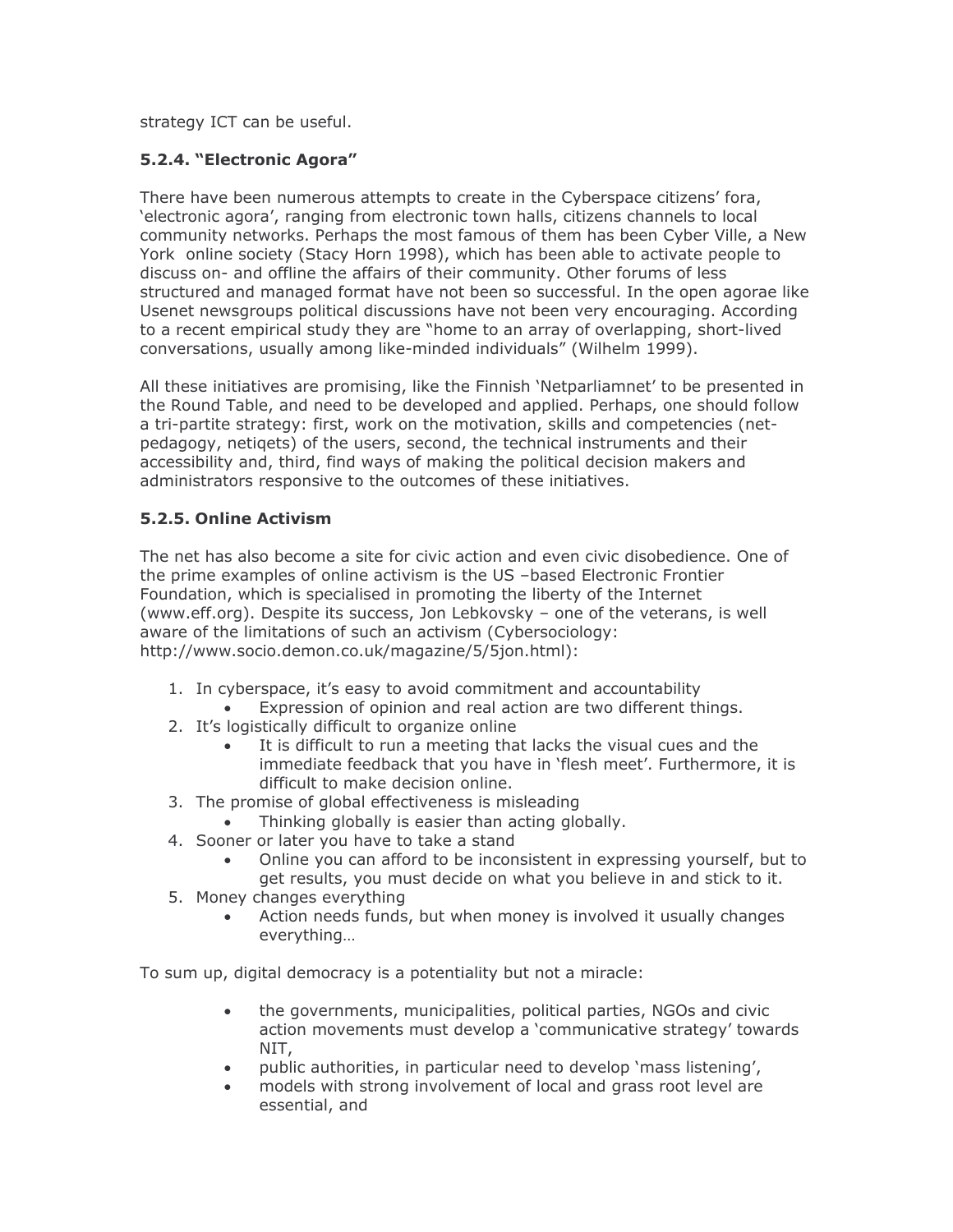it must be kept in mind that any models are useless unless there is a functional civil society beneath.

#### 6. **Conclusions**

There seem to be two parallel reasons for looking at 'new forms of participation'. One is that the current structure of representative politics lacks legitimacy in the eyes of young people. Another reason is that the forms of moral and political engagement among young people are changing. Thus, at the same time, we should develop new forms of participation which would revitalise the interest of young people into democratic decision making processes, and also sensitise ourselves to the emergent forms of participation, new ways of developing and expressing identities.

The current forms of participation - youth councils, youth parliaments, and youth councils at educational institutions, co-management and youth hearings at local, national and international level - have made undisputable success and increased their popularity, but there is also room for further development. One of the problems to be looked at is related to representative democracy in general - missing links between the representatives and the electorate. Another issue is the credibility of the forms of youth participation - is participation for real?

At the same time the forms of youth involvement are changing from fixed long-term commitments to a an ever wider variety of looser, ambivalent and even contradictory commitments, and from 'rational discourses to emotional, expressive and aesthetic forms of engagements'. These changes are anchored in current cultural, economic and social changes of increased risks, potentialities and the increased pace of change. Young people must concentrate more and more to continuously develop, reflect and experiment their life styles, values and identities. The emphasis is more on individual 'processes of identification' than on the instruments of collective expression of them. Young people are looking for arenas of individual every-day development of identities. It seems that cultural and subcultural activities and the digital worlds are such arenas. Young people are mass users of cultural activities like physical culture (sports, dance, etc), visual and music cultures - sometimes as innovators, sometimes as passive consumers. The paper, furthermore, argued that also the Cyber World, Virtual Reality and Virtual Reality Games can be contexts in which to simulate identities, to be then transferred to 'real life'.

It is necessary that the Council of Europe Youth Sector reflects its role in these new arenas of identification and expression. How can we promote the awareness and transparence of the ways young people use arts, culture, subculture, the virtual worlds and their every-day life to become moral and political citizens? How can we develop these instruments in youth work? How can we combat the negative effects (like commercialisation, americanisation, 'Cybermania' etc.) of mass culture and Internet on youth?

New Information Technology has the potentiality to improve information dissemination, citizen feedback and direct democracy. The experience so far indicates that this potentiality still needs further development. And it is not only a question of developing the technology, but more so a question of adapting the strategies of governments, municipalities, political parties, NGOs and civic action movements to reciprocal communication with audiences than cascading down decisions - "communicative strategies' and competencies of 'mass listening'.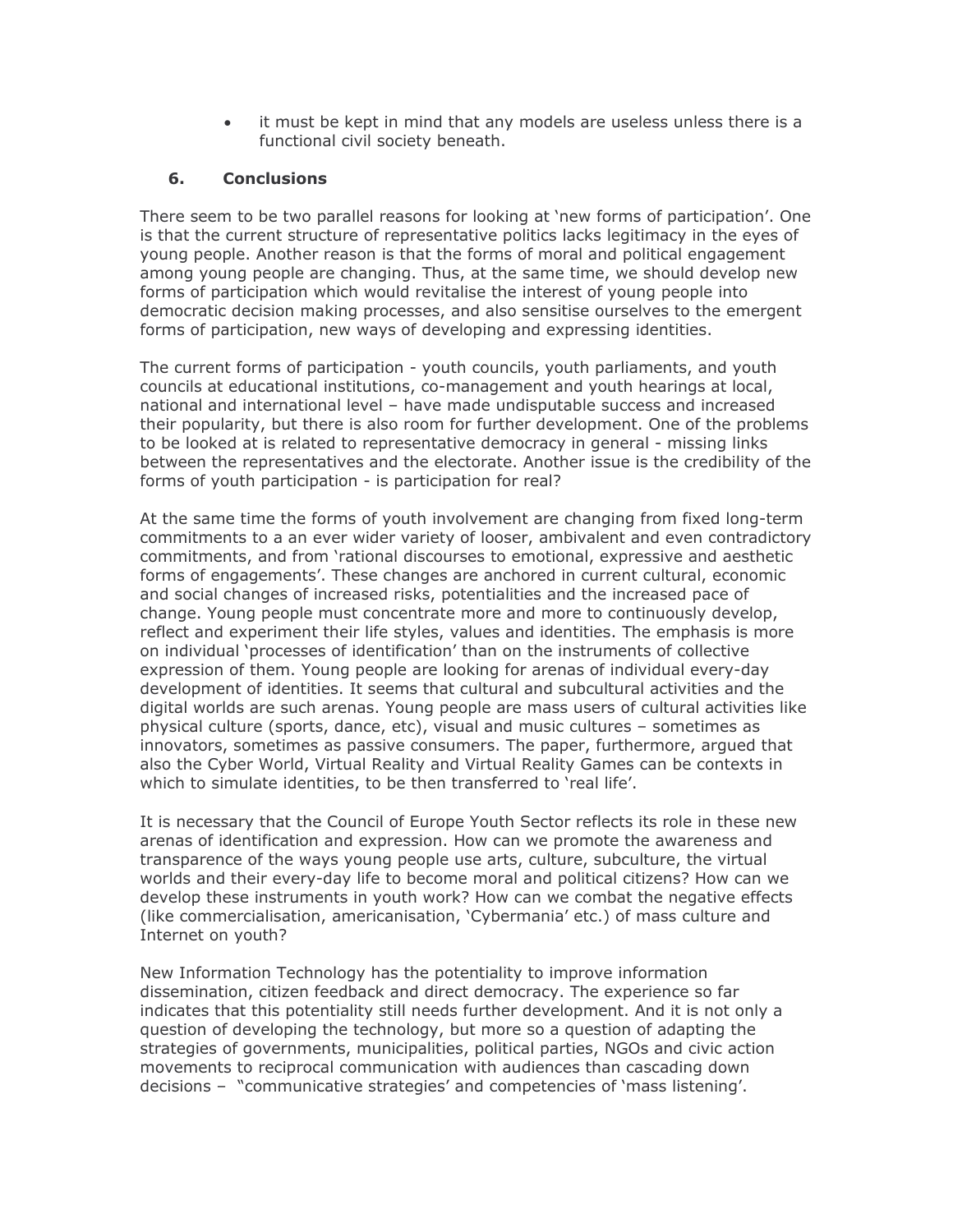Finally, citizen channels, electronic Town Halls, community networks, netparliaments and civic action websites are meaningless unless there are not motivated and conscious citizens to use them. The Council of Europe Youth Sector's main task to vitalize active citizenship remains fundamental.

### **References**

Bahl, Anke: "The Question of Identity and On-line Environments on the Internet", in "Youth in the Information Society", Council of Europe, Youth Directorate, 1997

Bahl, Anke: Zwischen On- und Offline. Identitet and Selbstdarstellung im Internet", Kopad Verlag, Munchen, 1997b

Cooper, Wesley: "MUDs, Metaphysics, and Virtual Reality", See: http://journal.pennmush.org/v5n1/cooper.html

Dalaimo, Denise: "The Simulation of Selfhood in Cyberspace", 1995

Ekman, Tiina: "Political Participation of Youth in Sweden", The National Board for Youth Affairs, Stockholm, 1998

Evaluation Report on the Review of National Youth Policy in Finland, Council of Europe, CDEJ/CC (97) 1, Strasbourg, 1997

Hague, Barry & Loader, Brian (eds): "Digital Democracy, Discourse and Decision Making in the Information Age", Routledge, London, 1998

Heim, Michael: "Virtual Realism", Oxford University Press, New York, 1998

Hetherington, Kevin: "Expressions of identity, Space, Performance and Politics", Sage, London, 1998

Hill, Kevin & Hughes, and John: "Cyber politics. Citizen Activism in the Age of the Internet", Rowman & Littlefield Publishers, Inc., Lanham, 1998

Horn, Stacy: "Cyber Ville: Clicks, Culture and the Creation of an Online Town", Warner Books, New York, 1998 http://www.ecouncil.ac.cr/rio/focus/report/english/peace-ch.htm)

Kovacheva, Siyka: "Keys to youth participation in Eastern Europe", European Steering Committee for Youth, document (CDEJ(99)9), Strasbourg, 1999

Lebkowsky, Jon: "A few point about Online activism", Cybersociology: Issue 5, (See: http://www.socio.demon.co.uk/magazine/5/5jon.html):

Maffesoli, Michel: "The Time of the Tribes", Sage, London 1996

Malina, Anna: "Perspectives on citizen democratisation and alienation in the virtual public sphere" in Haque, Barry & Loader, Brian (eds): "Digital Democracy, Discourse and Decision Making in the Information Age", Routledge, London, 1998

Melucci, Alberto: "Youth, Time and Social Movements", YOUNG, Nordic Journal of Youth Research, may 1996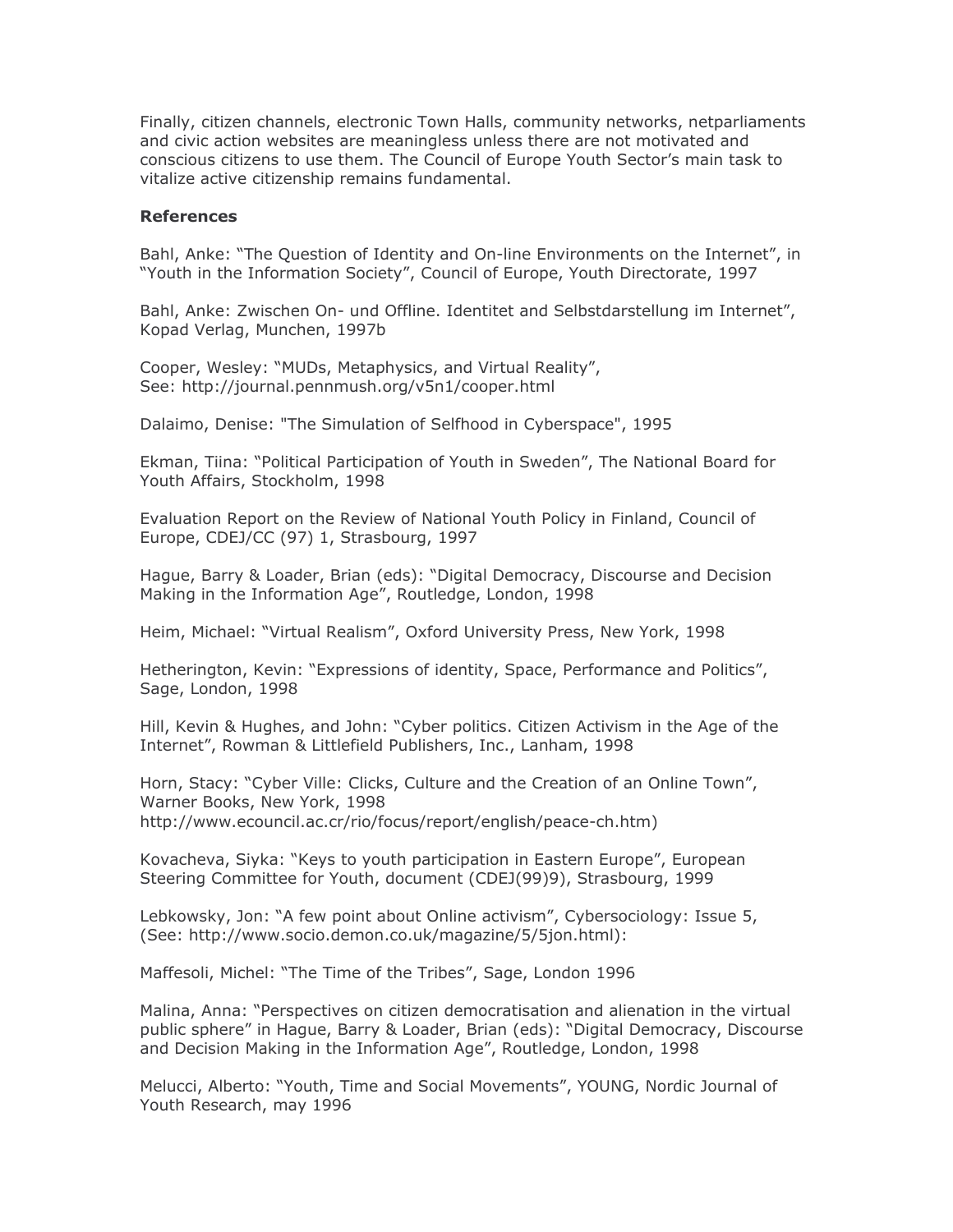Mockli, Silvano: "Instruments of direct democracy in the member states of the Council of Europe", Committee on Parliamentary and Public relations, Council of Europe Publishing, Strasbourg 1996

Nixon, Paul & Johansson Hans: "Transparency through technology: the Internet and political parties" in Hague, Barry & Loader, Brian (eds): "Digital Democracy, Discourse and Decision Making in the Information Age", Routledge, London, 1998

Report on Youth Policies in Spain, Council of Europe, Ministerio de Trabajo Y Asuntas Sociales, Spain, Madrid, 1999

Review of National Youth Policy: Finland, Council of Europe, Ministry of Education, Finland, and Helsinki 1997

Review of National Youth Policy: The Netherlands, Council of Europe, The Ministry of Health, welfare and Sport, The Netherlands, Den Haag, 1998

Review of National Youth Policies: Sweden, The National Board for Youth Affairs, Sweden, and Stockholm, 1999

Richard, Elizabeth: "Tools of governance", in Hague, Barry & Loader, Brian (eds): "Digital Democracy, Discourse and Decision Making in the Information Age", Routledge, London, 1998

Robinson, Ken: "Culture, creativity and the young: developing public policy", Culture - policy note 2, Cultural Policies, Research and Development Unit, Council of Europe, 1999

Roudet, Bernard: "Politique Publiques et Participation des Jeunes. La Situation Francaise », Seminaire franco-finlandaise de reserche sur la jeunesse, paris, avril 2000

Shusterman, Richard: Practicing Philosophy: Pragmatism and Philosophical Life" Routledge, London, 1996

Turkle, Sherry: "Life on the Screen. Identity in the Age of the Internet", Touchtone Book, New York, 2<sup>nd</sup> edition, 1997

Waterman, Peter: Labour@Cyberspace : Problems in Creating a Global Solidarity Culture, Cybersociology Magazine: Issue Five, 1999, see http://www.socio.demon.co.uk/magazine/5/5waterman.html

Wilhelm, Anthony: "Virtual Sounding Boards: how deliberative is online political discussion?", in Hague, Barry & Loader, Brian (eds): "Digital Democracy, Discourse and Decision Making in the Information Age", Routledge, London, 1998

Youth Policy in the Netherlands, A report by an international expert group, CDEJ (98) 15, Council of Europe, Strasbourg, 1998

Youth Policy in Spain, A report by the International Group of Experts, CDEJ (99) 8, Council of Europe, Strasbourg, 1999